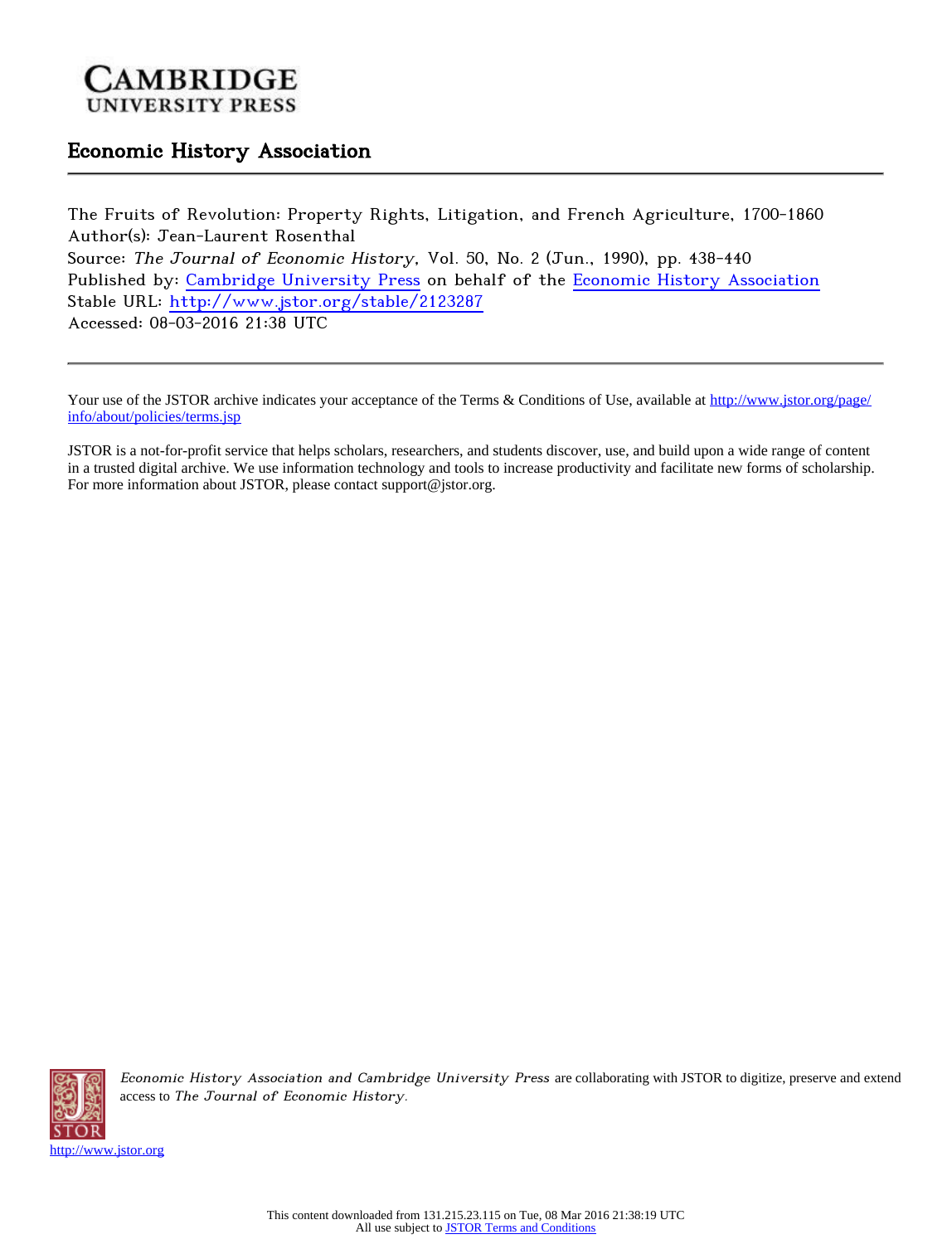conflicts after 1936. I then assess the operation of the export product cartels, using merchant bars as an example. Special emphasis is placed on the developments of the domestic steel industries and how these affected the international arrangements.

 The story that emerges from these findings is that the form of the international cooperation in each period was directly linked to both the nature of the product controlled and, more importantly, the environment and goals of the various national groups. In a classic article Don Patinkin concluded that "the successful cartel must follow a policy of continuous compromise."<sup>2</sup> I agree and would add "and innovation in structure."

#### DANIEL BARBEZAT, Amherst College

<sup>2</sup> Don Patinkin, "Multiple-Plant Firms, Cartels, and Imperfect Competition," The Quarterly Journal of Economics, 61 (Feb. 1947), p. 203.

### The Fruits of Revolution: Property Rights, Litigation, and French Agriculture, 1700-1860

 The French Revolution should be assessed not simply through a debate about its economic, social, or political causes, but through its economic consequences.' This dissertation attempts to evaluate the Revolution by examining the political economy of drainage and irrigation. The research suggests that institutional constraints inherent to the Old Regime were responsible for the lack of investment in agriculture prior to the French Revolution. Reforms, undertaken during the Revolution of 1789, were respon sible for increased investment in drainage and irrigation after 1820.

 Drainage and irrigation were two types of investment in agriculture that increased the productivity of land and extended the area under cultivation. Both were identified by Old Regime reformers as important means of achieving growth in agriculture. This research shows that transaction costs involved with improving land were very high during the Old Regime, but were substantially reduced after 1789. The dissertation is organized in three parts, each of which attempts to tackle the question of institutional obstacles to investment in agriculture from a different perspective.

 The first part is an empirical study of drainage in Normandy from 1700 to 1860. Using archival data, I constructed hypothetical cost-benefit series for drainage projects that run from 1700 to 1860. These hypothetical cost-benefit series suggest that drainage would have been very profitable in the absence of transaction costs during the period from 1700 to 1789, yet no drainage occurred. Based on the records of failed eighteenth century schemes, I argue that swollen transaction costs made it impossible to drain marshes. The problems of transaction costs lay in endless litigation over property rights and the inability of property-rights owners to write binding contracts.

 The ownership of marshes was highly uncertain because it involved feudal property rights that had been poorly enforced for centuries. Marshes could belong either to lords or to villages. If lords were awarded property, drainage could proceed swiftly. If villages

 ' This dissertation was completed in 1988 in the Division of Humanities and Social Sciences of the California Institute of Technology under the supervision of Philip T. Hoffman. I hold great debts to Lance E. Davis and Louis L. Wilde for advice and criticism all along the way. This research was supported by travel grants from the California Institute of Technology, a John Randolph Haynes and Dora Haynes Fellowship, and a Sloan Foundation Dissertation Fellowship.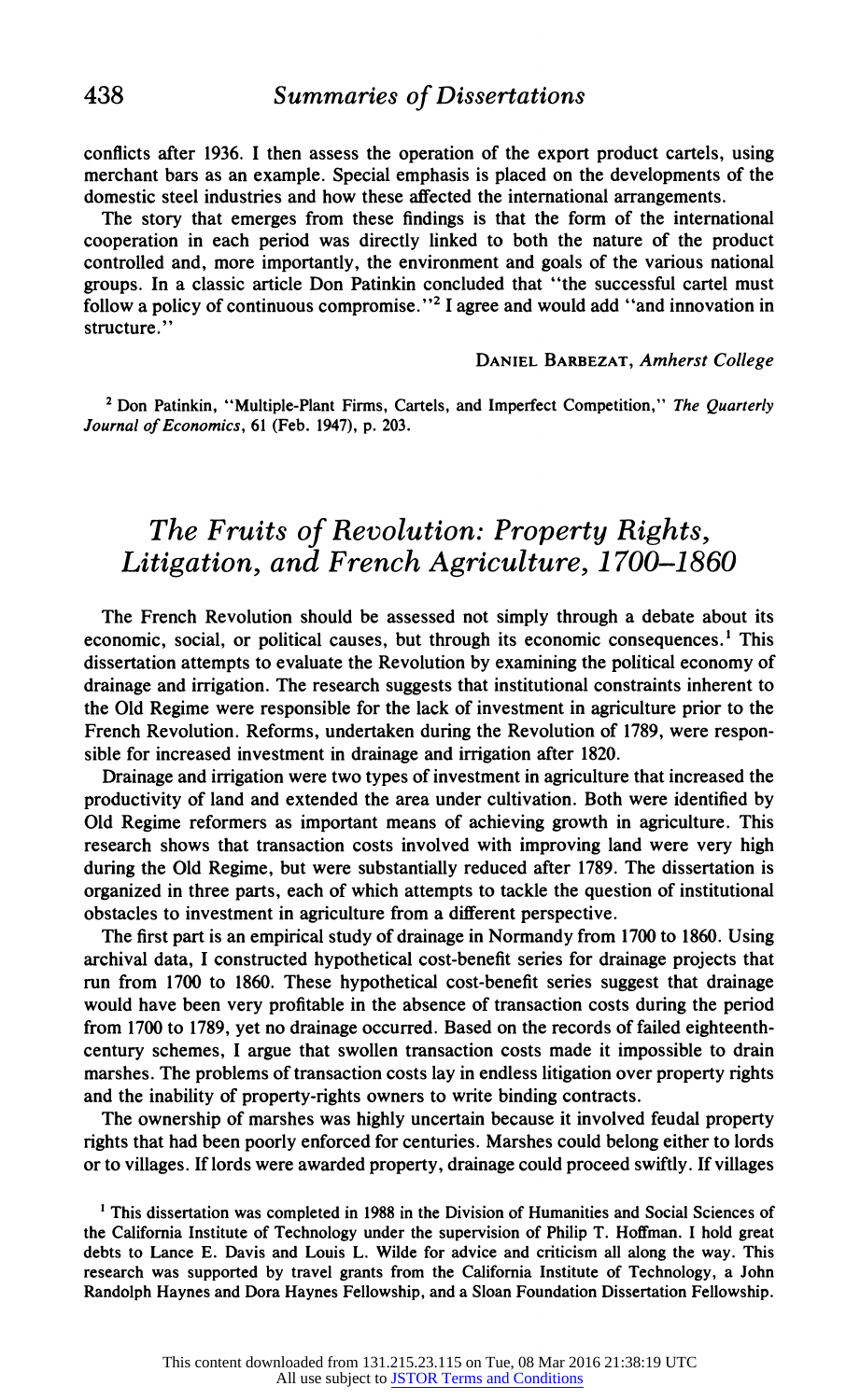were awarded ownership, the marshes automatically became communal property. In the case of communal marshes, drainage required that the land be divided among the villagers, a task that proved too formidable for the Old Regime. In all cases, litigation was required to sort out property rights because the judiciary systematically invalidated private contracts that resolved the question of marsh ownership. Despite frequent royal promises to reform the judiciary, the state failed to reduce the transaction costs involved with drainage. As a result, the judiciary was neither able nor willing to allocate marshes between claimants. Because customary law was unclear on the issue of marshes and because judges made money from litigation, it was always possible to appeal a verdict. In the eighteenth century, resources were thus expended to redistribute property rights rather than to make improvements. The revolutionary reforms removed all cause for litigation and gave the state the authority to enforce contracts between landowners. As a result, most of the communal marshes in Normandy were drained from 1820 to 1850.

 The second part of the dissertation examines irrigation supply in Provence from 1700 to 1860. As in the first part, quantitative evidence suggests that, in the absence of transaction costs, irrigation would have been very profitable in the eighteenth century. Despite the high profits irrigation could have earned, few of the projects that were promoted in the eighteenth century succeeded. The Old Regime's failure to develop irrigation is ascribed to the division of authority over eminent domain and water rights, as well as to the inability of developers to commit to announced prices for irrigation water. Eighteenth-century Provence was in fact a collection of highly autonomous areas. Many villages had enough authority to control the right of eminent domain in their territory. Thus they were able to hold irrigation projects up for ransom. Moreover, promoters of irrigation faced problems that were similar to those of drainage promoters in Normandy. The property rights to unused water were highly uncertain because the royal government had given exclusive rights to draw water from the same river to many different parties. Again the judiciary was incapable of resolving the ambiguities of overlapping titles to water. Therefore litigation frequently dragged on for several decades, to no avail. The revolutionary reforms centralized all authority over water rights and eminent domain in the hands of the national government. From 1820 to 1860 new canals irrigated more than five times as much land as the canals built during the last century of the Old Regime. As a result, the irrigated area in Provence nearly doubled. The research on Provence also points to the dramatic consequences of the decline in transaction costs as a result of the Revolution's reforms.

 The third section makes use of game theory to explain how property rights to marsh land came to rest so frequently with villages. I analyze a theoretical model of litigation and settlement that includes burden of proof as a key variable. The model describes the interaction between a landowner and a developer who has rights to the property of the landowner. In order to use the property the developer must make a settlement offer to the landowner. The landowner can either accept the developer's offer or sue in court for higher compensation. If the landowner sues, both parties may search for evidence. The court decides the level of compensation based on the evidence that the developer and the landowner bring to court. This section shows that a sequential equilibrium generically exists. Modeling expenditure decisions endogenously allows an examination of the issues of burden of proof in litigation. I show that burden of proof has substantial impact on the probability of litigation and the magnitude of the settlement offer.

 More importantly, the analysis illuminates two issues relevant to the drainage of marshes. First, burden-of-proof rules seem to have played a crucial role in the high frequency of successful litigation by villages. Second, marshes that were allocated to villages could not have been drained because it was impossible to arrive at a division of village marshland that the judiciary would enforce. Moreover, the judiciary made direct bargaining between villagers and developers impossible. Thus it was rational for